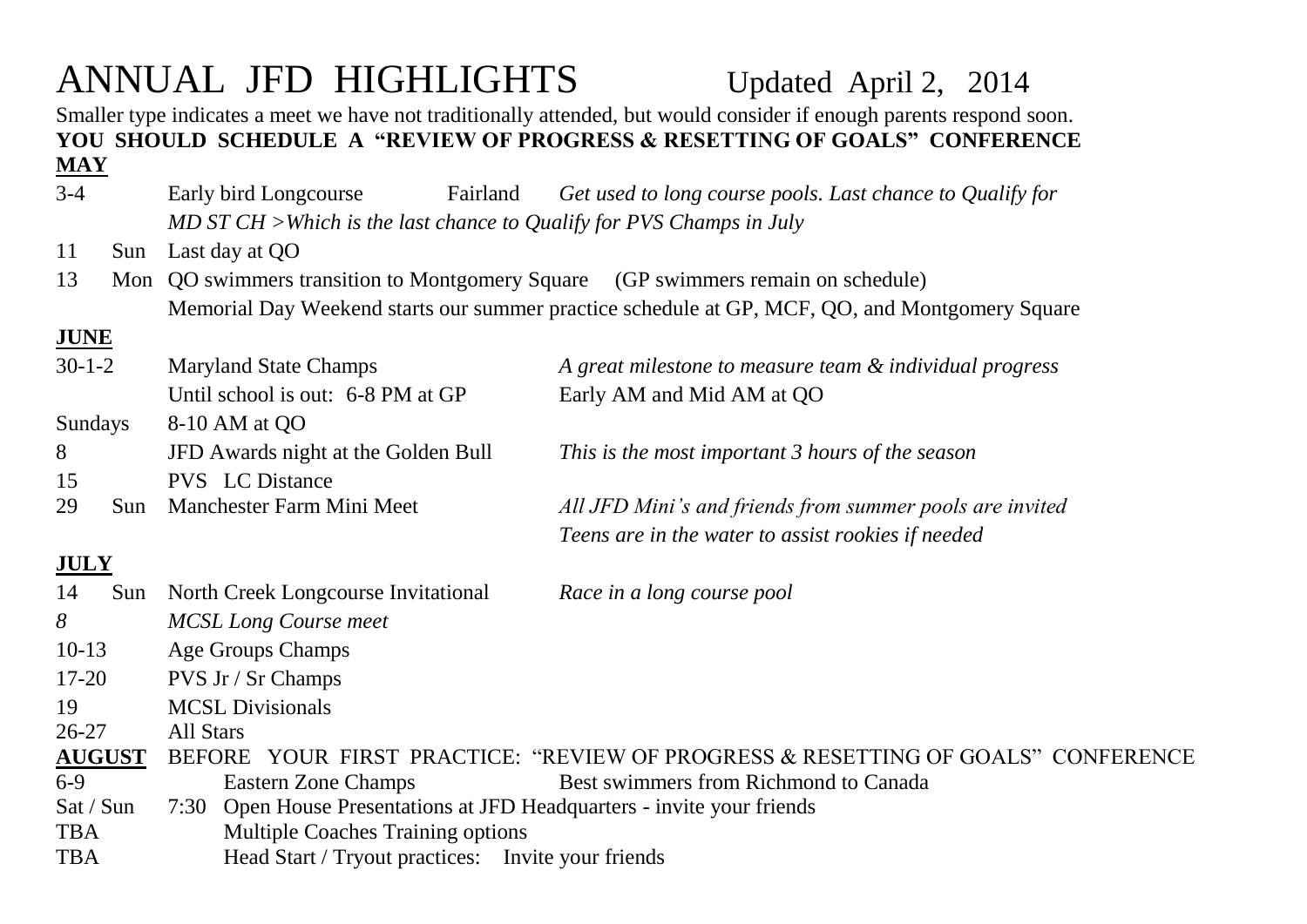## Until PVS has updated the meet schedule for the 2014-2015 season, the dates listed can be used for a general idea of what is to come and when.

**SEPTEMBER** *Only 14 weeks until TDI*

GAC, GP, MS Head start for team swimmers

6 Sat JFD Coaches Kick off option 1

14 Sun JFD Coaches Kick off option 2

## **OCTOBER**

| $\overline{4}$<br>Sat | Germantown Oktoberfest                     |          | JFD promo booth at this annual family, fun event                  |
|-----------------------|--------------------------------------------|----------|-------------------------------------------------------------------|
| $11 - 12$             | <b>Harvest Moon</b>                        | Herndon  | 12 & Unders                                                       |
|                       | Big awards for total of all strokes and IM |          | As always, the odds of a medal are better in the longer distances |
| $17-19$               | October Open                               |          | Great first meet $-$ Enter longer events                          |
| $16-19$               | <b>Eastern States Swim Convention</b>      |          | Recommended for teens / coaches $-$ Attend the days you choose    |
| $24 - 26$             | Fall Senior                                | Fairland | Usually an uncrowded, short meet                                  |
| $25 - 26$             | Fall Gator Mini                            | Wash-Lee | First Mini Meet of the season                                     |

### **NOVEMBER ENTER 200 FREE IN ORDER TO QUALIFY FOR A RELAY AT TDI**

| $7-9$                                                                     | November Open                                                |               |                                                                                |  |  |  |  |
|---------------------------------------------------------------------------|--------------------------------------------------------------|---------------|--------------------------------------------------------------------------------|--|--|--|--|
| $2 - 3$                                                                   | November Distance Meet                                       | <b>Takoma</b> |                                                                                |  |  |  |  |
| 23                                                                        | Pilgrim Pentathlon Mini                                      | tbd           |                                                                                |  |  |  |  |
| 21-23                                                                     | Odd ball challenge                                           | Fairland      | <b>Last chance to make TDI</b>                                                 |  |  |  |  |
| 26                                                                        | Wed JFD inter squad 200 Fly Challenge                        |               | JFD Thanksgiving at Pizza Hutt – Turn in $3 \times 5$ cards or verbally        |  |  |  |  |
|                                                                           | Share comments on why you are Thankful for various teammates |               |                                                                                |  |  |  |  |
|                                                                           | <b>TRAINING FOR 200 FLY WILL HELP ALL EVENTS</b>             |               |                                                                                |  |  |  |  |
| $26 - 30$                                                                 | JFD THANKSGIVING BREAK BONUS PRACTICES                       |               |                                                                                |  |  |  |  |
| 28-29                                                                     | Coach's Thanksgiving Meeting                                 |               | Sunday option includes dinner at Golden Bull                                   |  |  |  |  |
| <b>DECEMBER</b><br>CAREFULLY CONSULT WITH YOUR COACH TO PICK MEETS/EVENTS |                                                              |               |                                                                                |  |  |  |  |
| $6 - 7$                                                                   | Reindeer Mini                                                |               | Providence Do to conflict with TDI, we need to know if mini's really want this |  |  |  |  |
| $12 - 14$                                                                 | <b>Christmas Champs</b>                                      | Fairland      | EVERYBODY SHOULD ENTER THIS MEET                                               |  |  |  |  |
| $11 - 15$                                                                 | <b>Tom Dolan Invitational</b>                                |               | TRADITIONALLY, FASTEST AGE-GROUP MEET IN THE USA                               |  |  |  |  |
|                                                                           |                                                              |               |                                                                                |  |  |  |  |

*JFD always beats all teams our size!!!*